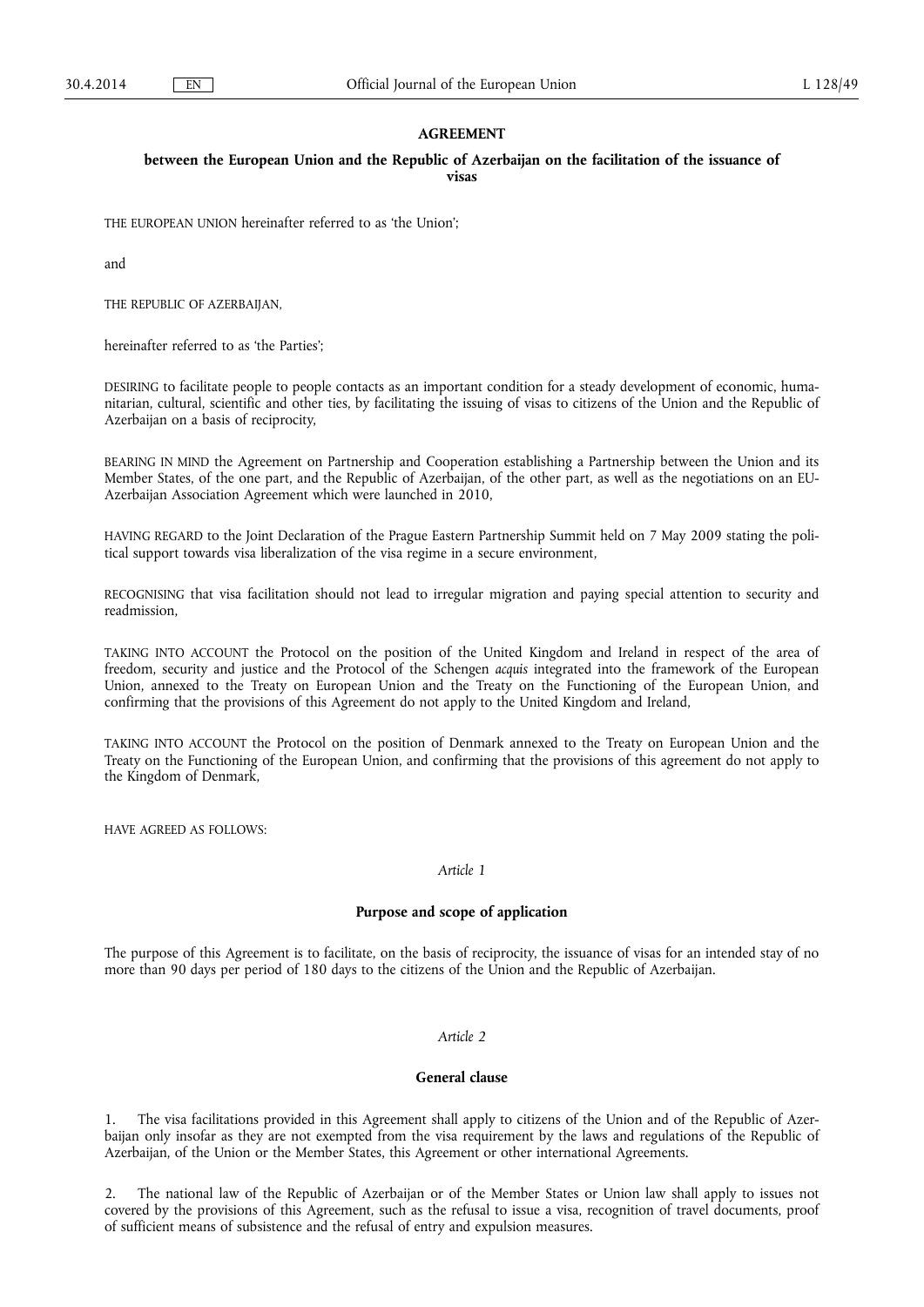#### *Article 3*

# **Definitions**

For the purpose of this Agreement:

- (a) 'Member State' shall mean any Member State of the European Union, with the exception of the Kingdom of Denmark, the Republic of Ireland and the United Kingdom;
- (b) 'Citizen of the Union' shall mean a national of a Member State as defined in point (a);
- (c) 'Citizen of the Republic of Azerbaijan' shall mean any person who holds the citizenship of the Republic of Azerbaijan in accordance with its legislation in force;
- (d) 'visa' shall mean an authorisation issued by a Member State or the Republic of Azerbaijan with a view to transiting through, or an intended stay of a duration of no more than 90 days in any 180-day period, in the territory of Member States or the Republic of Azerbaijan;
- (e) 'legally residing person' shall mean:
	- for the Republic of Azerbaijan, a citizen of the Union who acquired temporary or permanent residence permit for a period of more than 90 days in the territory of the Republic of Azerbaijan,
	- for the Union, a citizen of the Republic of Azerbaijan authorized or entitled to stay for more than 90 days in the territory of a Member State, on the basis of Union law or national legislation.

# *Article 4*

### **Documentary evidence regarding the purpose of the journey**

1. For the following categories of citizens of the Union and of the Republic of Azerbaijan, the following documents are sufficient for justifying the purpose of the journey to the other Party:

- (a) for close relatives spouses, children (including adopted), parents (including custodians), grandparents and grandchildren — visiting citizens of the European Union legally residing in the territory of the Republic of Azerbaijan or citizens of the Republic of Azerbaijan legally residing in the Member States, or citizens of the European Union residing in the territory of the Member State of which they are nationals, or citizens of the Republic of Azerbaijan residing in the territory of the Republic of Azerbaijan:
	- a written request from the host person;
- (b) without prejudice to Article 10, for members of official delegations including permanent members of such delegations who, following an official invitation addressed to the Member States, the European Union or the Republic of Azerbaijan, shall participate in official meetings, consultations, negotiations or exchange programmes, as well as in events held in the territory of the Republic of Azerbaijan or one of the Member States by intergovernmental organisations:
	- a letter issued by a competent authority of a Member State or of the Republic of Azerbaijan or by an institution of the European Union confirming that the applicant is a member of its delegation respectively or a permanent member of its delegation travelling to the territory of the other Party to participate in the aforementioned events, accompanied by a copy of the official invitation;
- (c) for business people and representatives of business organisations:
	- a written request from the host legal person or company, organization or an office or a branch of such legal person or company, state, or local authorities of the Republic of Azerbaijan or the Member States or organising committees or trade and industrial exhibitions, conferences and symposia held in the territory of the Republic of Azerbaijan or one of the Member States endorsed by the competent authorities in accordance with the national legislation;
- (d) for drivers conducting international cargo and passenger transportation services between the territories of the Republic of Azerbaijan and the Member States in vehicles registered in the Member States or in the Republic of Azerbaijan:
	- a written request from the national company or association (union) of carriers of the Republic of Azerbaijan or the national associations of carriers of the Member States providing for international road transportation, stating the purpose, itinerary, duration and frequency of the trips;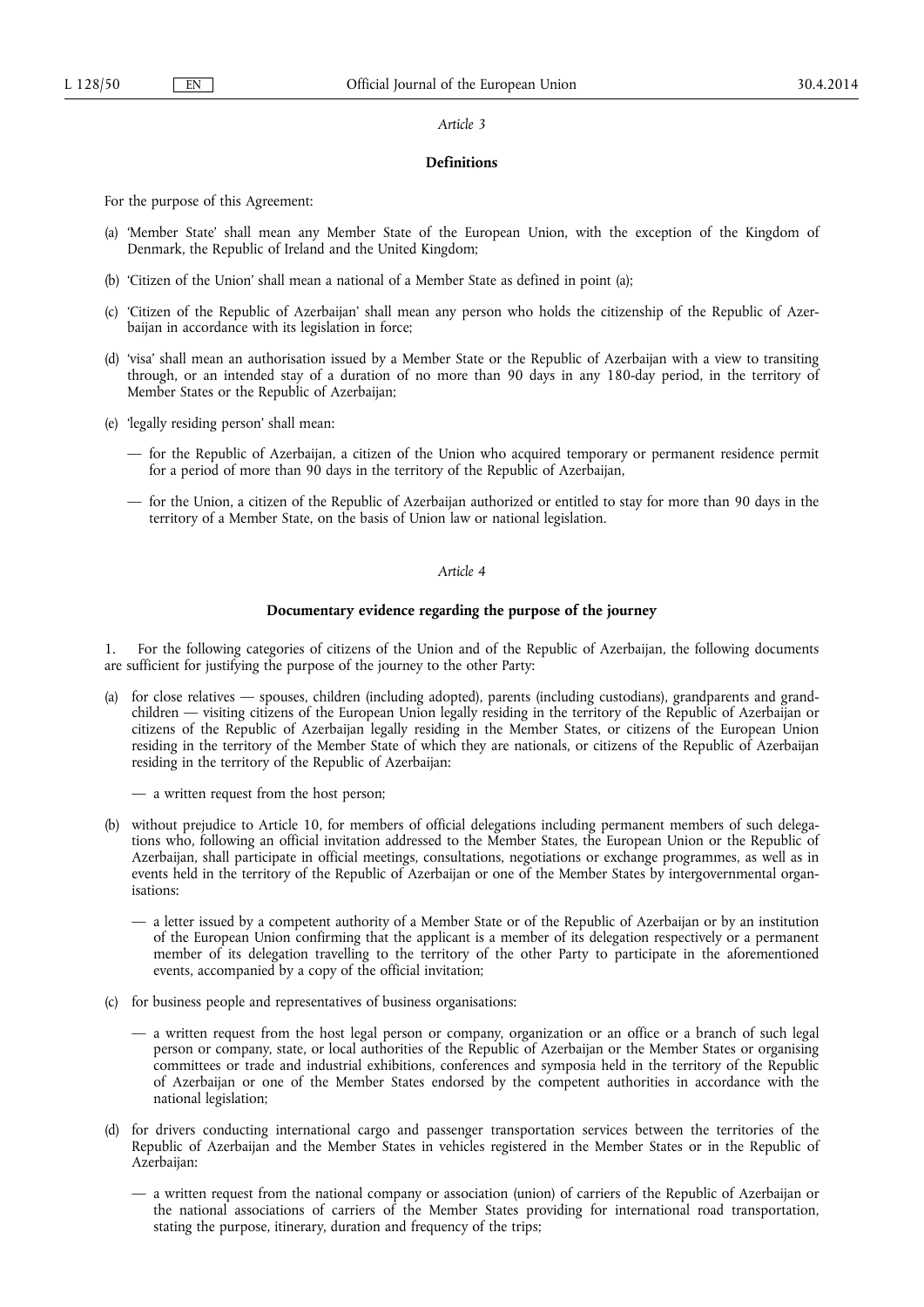- (e) for pupils, students, post-graduate students and accompanying teachers who undertake trips for the purposes of study or educational training, including in the framework of exchange programmes as well as other school related activities:
	- a written request or a certificate of enrolment from the host university, academy, institute, college or school or student cards or certificates of the courses to be attended;
- (f) for persons participating in scientific, academic, cultural or artistic activities, including university and other exchange programmes:
	- a written request from the host organisation to participate in those activities;
- (g) for journalists and technical crew accompanying them in a professional capacity:
	- a certificate or other document issued by a professional organization or the applicant's employer proving that the person concerned is a qualified journalist and stating that the purpose of the journey is to carry out journalistic work or proving that he/she is a member of technical crew accompanying the journalist in a professional capacity;
- (h) for participants in international sports events and persons accompanying them in a professional capacity:
	- a written request from the host organization, competent authorities, national sport Federations of the Member States or the Republic of Azerbaijan or National Olympic Committee of the Republic of Azerbaijan or National Olympic Committees of the Member States;
- (i) for participants in official exchange programmes organized by twin cities:
	- a written request of the Head of Administration/Mayor of these cities;
- for persons travelling for medical reasons and necessary accompanying persons:
	- an official document of the medical institution confirming necessity of medical care in this institution, the necessity of being accompanied and proof of sufficient financial means to pay for the medical treatment;
- (k) for members of the professions participating in international exhibitions, conferences, symposia, seminars or other similar events held on the territory of the Republic of Azerbaijan or Member States:
	- a written request from the host organization confirming that the person concerned is participating in the event;
- (l) for representatives of civil society organizations when undertaking trips for the purposes of educational training, seminars, conferences, including in the framework of exchange programmes:
	- a written request issued by the host organization, a confirmation that the person is representing the civil society organization and the certificate on establishment of such organization from the relevant register issued by a state authority in accordance with the national legislation;
- (m) relatives visiting for burial ceremonies:
	- an official document confirming the fact of death as well as confirmation of the family or other relationship between the applicant and the buried;
- (n) for visiting military and civil burial grounds:
	- an official document confirming the existence and preservation of the grave as well as family or other relationship between the applicant and the buried;
- 2. The written request mentioned in paragraph 1 of this Article shall include the following items:
- (a) for the invited person: name and surname, date of birth, sex, citizenship, passport number, time and purpose of the journey, number of entries and where relevant the name of the spouse and children accompanying the invited person;
- (b) for the inviting person: name, surname and address;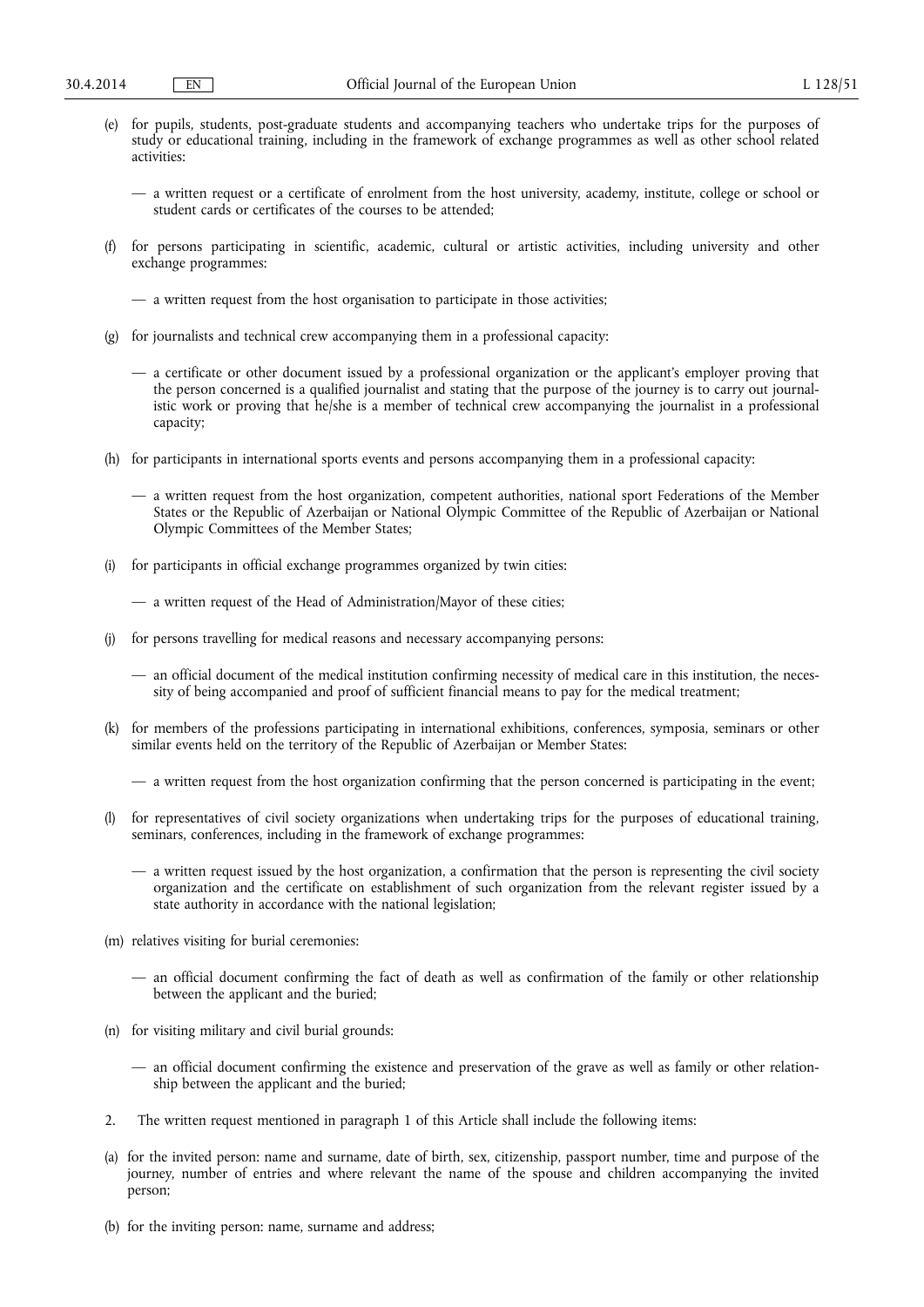- (c) for the inviting legal person, company or organisation: full name and address and:
	- if the request is issued by an organisation or authority, the name and position of the person who signs the request;
	- if the inviting person is a legal person or company or an office or a branch of such legal person or company established in the territory of a Member State or in the Republic of Azerbaijan, the registration number as required by the national law of the Member State concerned or by the Azerbaijani law.

3. For the categories of persons mentioned in paragraph 1 of this Article, all categories of visas are issued according to the simplified procedure without requiring any other justification, invitation or validation concerning the purpose of the journey, provided for by the legislation of the Parties.

## *Article 5*

### **Issuance of multiple-entry visas**

1. Diplomatic missions and consular posts of the Member States and of the Republic of Azerbaijan shall issue multiple-entry visas with a term of validity of 5 years to the following categories of citizens:

- (a) spouses, children (including adopted), who are under the age of 21 or are dependant, parents (including custodians), visiting citizens of the European Union legally residing in the territory of the Republic of Azerbaijan or citizens of the Republic of Azerbaijan legally residing in the territory of the Member States, or citizens of the European Union residing in the territory of the Member State of which they are nationals, or citizens of the Republic of Azerbaijan residing in the territory of the Republic of Azerbaijan;
- (b) permanent members of official delegations, who following an official invitation addressed to the Member States, the European Union or the Republic of Azerbaijan, are to participate regularly in meetings, consultations, negotiations or exchange programmes, as well as in events held in the territory of the Republic of the Azerbaijan or one of the Member States by intergovernmental organisations;

By way of derogation from the first sentence, where the need or the intention to travel frequently or regularly is manifestly limited to a shorter period, the term of validity of the multiple-entry visa shall be limited to that period, in particular where:

- in the case of the persons referred to in point (a), the period of validity of the authorisation for legal residence of citizens of the Republic of Azerbaijan legally residing in one of the Member States or citizens of the Union legally residing in the Republic of Azerbaijan;
- in the case of the persons referred to in point (b), the term of the validity of the status as a permanent member of an official delegation,
- is less than five years.

2. Diplomatic missions and consular posts of the Member States and of the Republic of Azerbaijan shall issue multiple-entry visas with the term of validity of one year to the following categories of citizens, provided that during the previous year they have obtained at least one visa, have made use of it in accordance with the laws on entry and stay of the visited State:

- (a) students, post-graduate students who regularly travel for the purposes of study or educational training, including in the framework of exchange programmes;
- (b) journalists and technical crew accompanying them in a professional capacity;
- (c) participants in official exchange programmes organised by twin cities;
- (d) drivers conducting international cargo and passenger transportation services between the territories of the Republic of Azerbaijan and the Member States in vehicles registered in the Member States or the Republic of Azerbaijan;
- (e) persons needing to visit regularly for medical reasons and necessary accompanying persons;
- (f) members of the professions participating in international exhibitions, conferences, symposia, seminars or other similar events who regularly travel to the Republic of Azerbaijan or the Member States;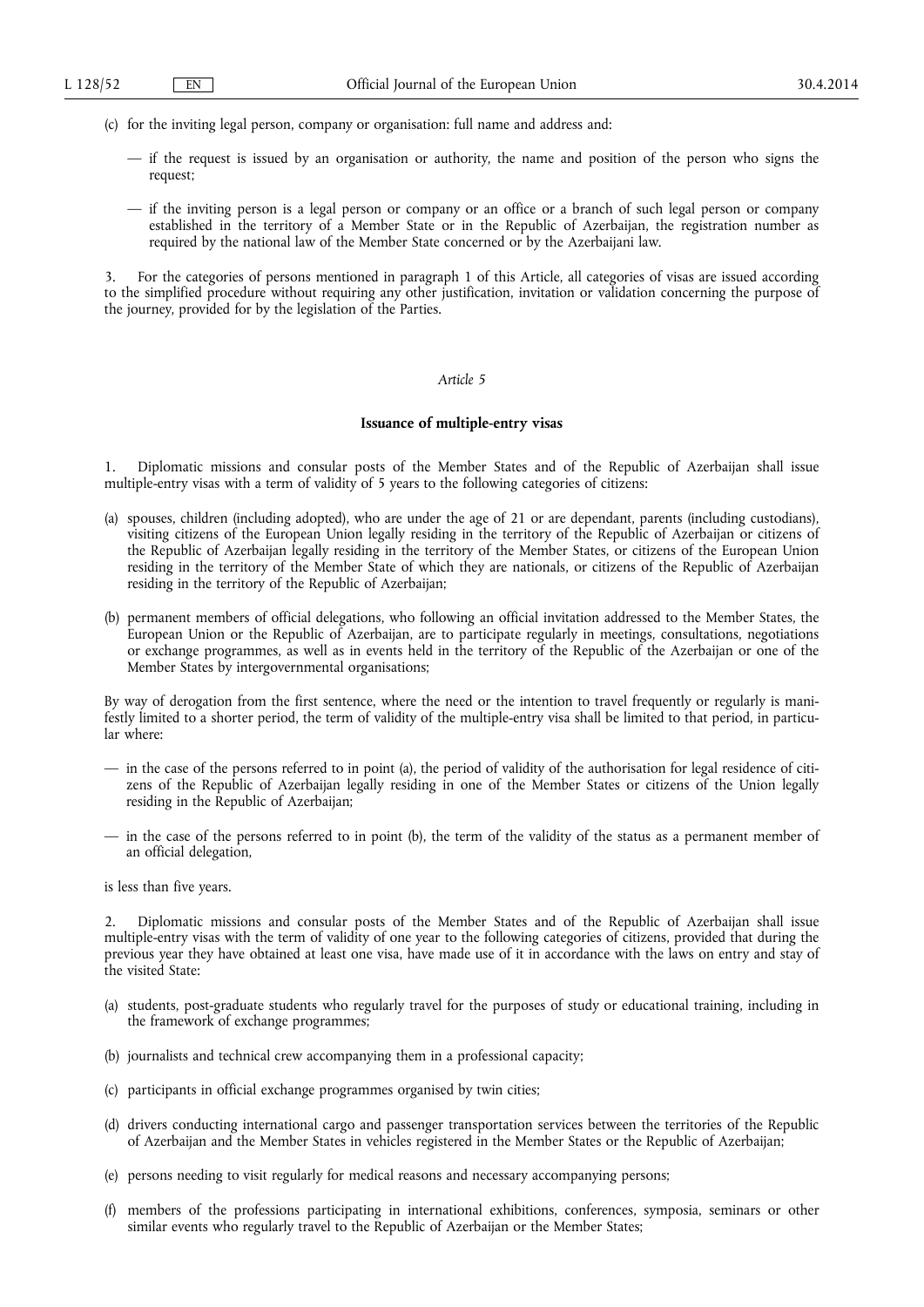- (g) representatives of civil society organizations travelling regularly to the Republic of Azerbaijan or the Member States for the purposes of educational training, seminars, conferences, including in the framework of exchange programmes;
- (h) persons participating in scientific, cultural and artistic activities, including university and other exchange programmes, who regularly travel to the Republic of Azerbaijan or the Member States;
- (i) participants in international sports events and persons accompanying them in a professional capacity;
- (j) members of official delegations who, following an official invitation addressed to the Member State, the European Union or the Republic of Azerbaijan, shall participate regularly in meetings, consultations, negotiations or exchange programmes, as well as in events held in the territory of the Republic of Azerbaijan or of the Member States by intergovernmental organisations;
- (k) business people and representatives of business organisations who regularly travel to the Republic of Azerbaijan or the Member States.

By way of derogation from the first sentence, where the need or the intention to travel frequently or regularly is manifestly limited to a shorter period, the term of validity of the multiple-entry visa shall be limited to that period.

3. Diplomatic missions and consular posts of the Member States and of the Republic of Azerbaijan shall issue multiple-entry visas with the term of validity of a minimum of 2 years and a maximum of 5 years to the categories of persons referred to in paragraph 2 of this Article, provided that during the previous 2 years they have made use of the one year multiple-entry visas in accordance with the laws on entry and stay of the visited State, unless the need or the intention to travel frequently or regularly is manifestly limited to a shorter period, in which case the term of validity of the multiple-entry visa shall be limited to that period.

4. The total period of stay of persons referred to in paragraphs 1 to 3 of this Article shall not exceed 90 days per period of 180 days in the territory of the Member States or in the Republic of Azerbaijan.

#### *Article 6*

#### **Fees for processing visa applications**

1. The fee for processing visa applications shall amount to EUR 35.

The aforementioned amount may be reviewed in accordance with the procedure provided for in Article 14(4).

2. Without prejudice to paragraph 3, fees for processing the visa application are waived for the following categories of persons:

- (a) for close relatives spouses, children (including adopted), parents (including custodians), grandparents and grandchildren — of citizens of the European Union legally residing in the territory of the Republic of Azerbaijan, of citizens of the Republic of Azerbaijan legally residing in the territory of the Member States, of citizens of the European Union residing in the territory of the Member State of which they are nationals, and of citizens of the Republic of Azerbaijan residing in the territory of the Republic of Azerbaijan;
- (b) for members of official delegations, including permanent members of official delegations, who, following an official invitation addressed to the Member States, the European Union or the Republic of Azerbaijan, shall participate in official meetings, consultations, negotiations or exchange programmes, as well as in events held in the territory of the Republic of Azerbaijan or one of the Member States by intergovernmental organisations;
- (c) pupils, students, post-graduate students and accompanying teachers who undertake trips for the purposes of study or educational training, including in the framework of exchange programmes as well as other school related activities;
- (d) persons with disabilities and persons accompanying them, if necessary;
- (e) participants in international sports events and persons accompanying them in a professional capacity;
- (f) persons participating in scientific, cultural and artistic activities, including university and other exchange programmes;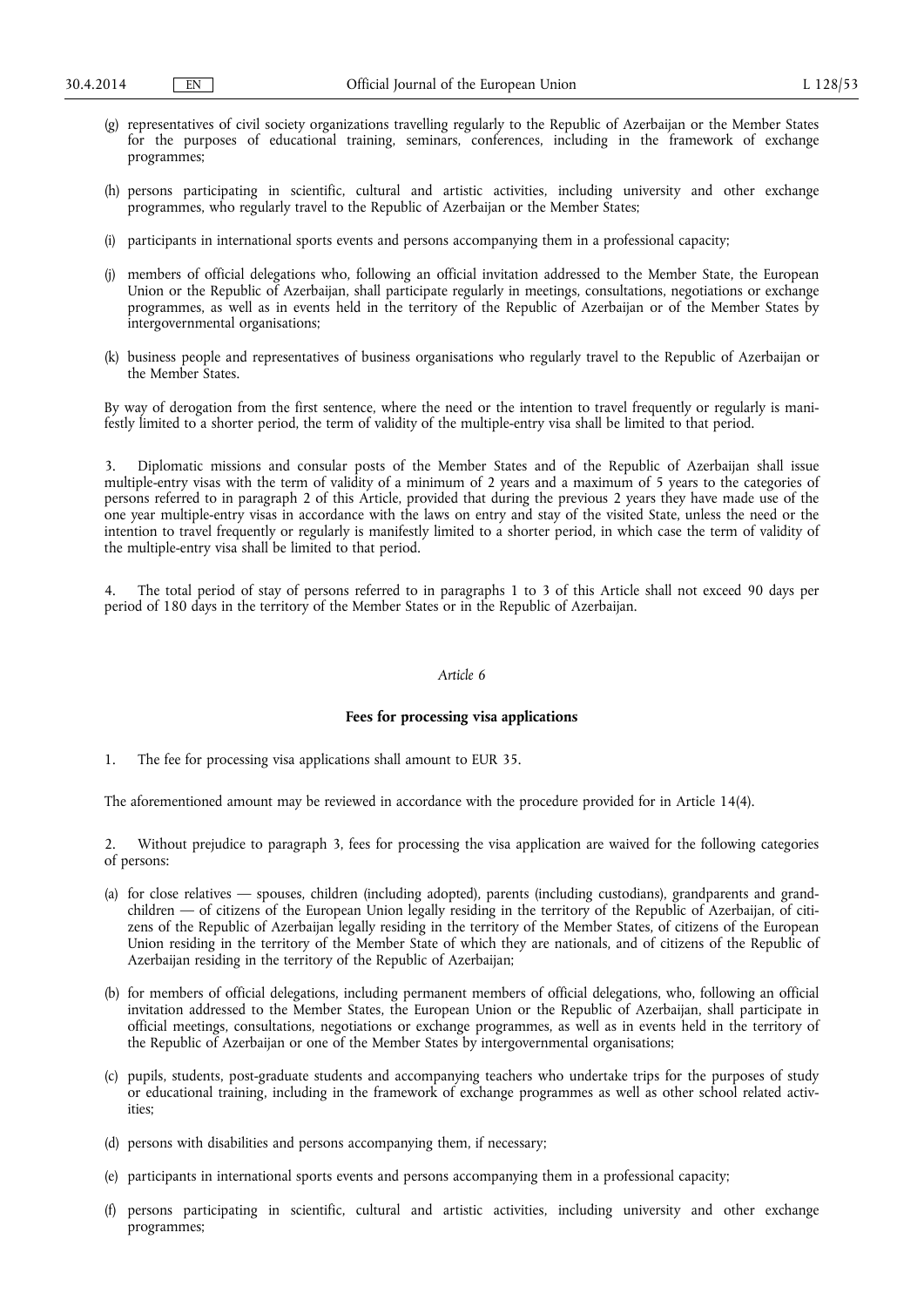- (g) persons who have presented documents proving the necessity of their travel on humanitarian grounds, including to receive urgent medical treatment and the person accompanying such person, or to attend a funeral of a close relative, or to visit a seriously ill close relative;
- (h) representatives of civil society organizations when undertaking trips for the purposes of educational training, seminars, conferences, including in the framework of exchange programmes;
- (i) pensioners;
- (j) children under the age of 12;
- (k) journalists and technical crew accompanying them in a professional capacity.

3. If a Member State or the Republic of Azerbaijan cooperates with an external service provider in view of issuing a visa the external service provider may charge a service fee. This fee shall be proportionate to the costs incurred by the external service provider while performing its tasks and shall not exceed EUR 30. The Member States and the Republic of Azerbaijan shall maintain the possibility for all applicants to lodge their applications directly at their consulates.

For the Union, the external service provider shall conduct its operations in accordance with the Visa Code and in full respect of the legislation of the Republic of Azerbaijan.

For the Republic of Azerbaijan, the external service provider shall conduct its operations in accordance with the Azerbaijani legislation and of the legislation of the EU Member States.

### *Article 7*

### **Length of procedures for processing visa applications**

1. Diplomatic missions and consular posts of the Member States and the Republic of Azerbaijan shall take a decision on the request to issue a visa within 10 calendar days of the date of the receipt of the application and documents required for issuing the visa.

2. The period of time for taking a decision on a visa application may be extended up to 30 calendar days in individual cases, notably when further scrutiny of the application is needed.

3. The period of time for taking a decision on a visa application may be reduced to 2 working days or less in urgent cases.

If applicants are required to obtain an appointment for the lodging of an application the appointment shall, as a rule, take place within a period of two weeks from the date when the appointment was requested. Notwithstanding the foregoing sentence, external service providers shall ensure that a visa application, as a rule, can be lodged without undue delay.

In justified cases of urgency, the consulate may allow applicants to lodge their applications either without appointment, or an appointment shall be given immediately.

#### *Article 8*

#### **Departure in case of lost or stolen documents**

Citizens of the European Union and the Republic of Azerbaijan who have lost their identity documents, or from whom these documents have been stolen while staying in the territory of the Republic of Azerbaijan or the Member States, may leave the territory of the Republic of Azerbaijan or the Member States on the basis of valid identity documents entitling them to cross the border issued by diplomatic missions or consular posts of the Member States or of the Republic of Azerbaijan without any visa or other authorisation.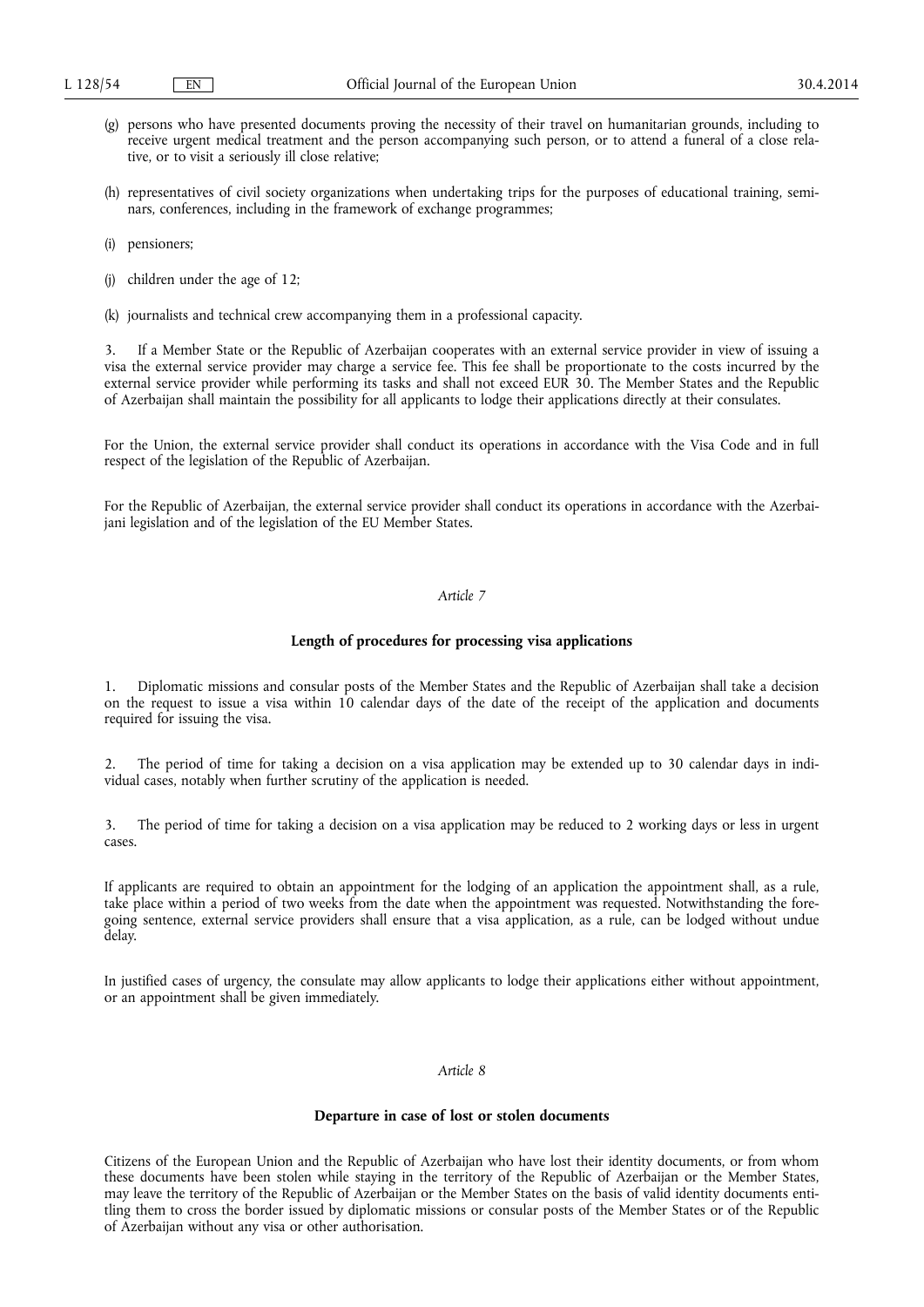#### *Article 9*

#### **Extension of visa in exceptional circumstances**

Citizens of the European Union and the Republic of Azerbaijan who are not able to leave the territory of the Republic of Azerbaijan or the territory of the Member States by the time stated in their visas for reasons of force majeure shall have the period of validity and/or the duration of stay of the issued visa extended free of charge in accordance with the legislation applied by the Republic of Azerbaijan or the receiving Member State for the period required for their return to the State of their residence.

# *Article 10*

### **Diplomatic passports**

1. Citizens of the European Union and the Republic of Azerbaijan who are holders of valid diplomatic passports may enter, leave and transit through the territories of the Republic of Azerbaijan or the Member States without visas.

2. Persons mentioned in paragraph 1 may stay in the territory of the Republic of Azerbaijan or the territories of Member States for a period not exceeding 90 days per period of 180 days.

## *Article 11*

## **Territorial validity of visas**

Subject to the national rules and regulations concerning national security of the Republic of Azerbaijan and of the Member States and subject to EU rules on visas with limited territorial validity, citizens of the Union and Azerbaijani citizens shall be entitled to travel within the territory of the Member States and of the Republic of Azerbaijan on equal basis with the Republic of Azerbaijan and European Union citizens.

### *Article 12*

### **Joint Committee for management of the Agreement**

1. The Parties shall set up a Joint Committee of experts (hereinafter referred to as 'the Committee'), composed of representatives of the Union and of the Republic of Azerbaijan. The Union shall be represented by the European Commission, assisted by experts from the Member States.

- 2. The Committee shall, in particular, have the following tasks:
- (a) monitoring the implementation of the present Agreement;
- (b) suggesting amendments or additions to the present Agreement;
- (c) settling disputes arising out of the interpretation or application of the provisions in this Agreement.
- 3. The Committee shall meet whenever necessary at the request of one of the Parties and at least once a year.
- 4. The Committee shall establish its rules of procedure.

### *Article 13*

#### **Relation of this Agreement with bilateral Agreements between Member States and the Republic of Azerbaijan**

As from its entry into force, this Agreement shall take precedence over provisions of any bilateral or multilateral agreements or arrangements concluded between individual Member States and the Republic of Azerbaijan, insofar as the provisions of the latter agreements or arrangements cover issues dealt with by this Agreement.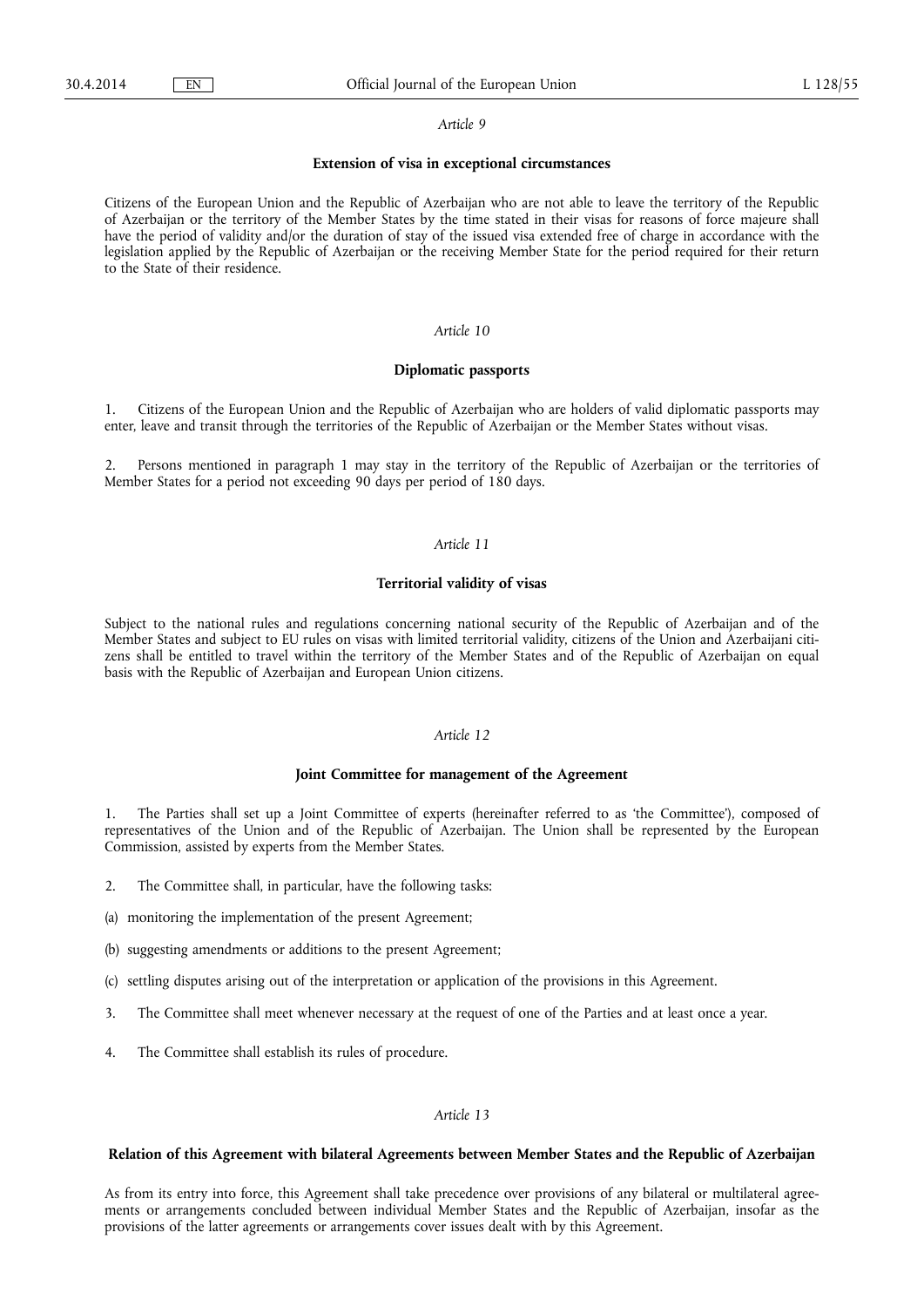### *Article 14*

### **Final clauses**

1. This Agreement shall be ratified or approved by the Parties in accordance with their respective procedures and shall enter into force on the first day of the second month following the date on which the Parties notify each other that the procedures referred to above have been completed.

2. By way of derogation from paragraph 1 of this Article, this Agreement shall only enter into force on the date of the entry into force of the Agreement between the European Union and the Republic of Azerbaijan on readmission if this date is after the date provided for in paragraph 1 of this Article.

3. This Agreement is concluded for an indefinite period of time, unless terminated in accordance with paragraph 6 of this Article.

4. This Agreement may be amended by written agreement of the Parties. Amendments shall enter into force after the Parties have notified each other of the completion of their internal procedures necessary for this purpose.

5. Each Party may suspend in whole or in part this Agreement for reasons of public order, protection of national security or protection of public health. The decision on suspension shall be notified to the other Party not later than 48 hours before its entry into force. The Party that has suspended the application of this Agreement shall immediately inform the other Party once the reasons for the suspension no longer apply.

6. Each Party may terminate this Agreement by giving written notice to the other Party. This Agreement shall cease to be in force 90 days after the date of such notification.

Done at Vilnius on the twenty-ninth day of November in the year two thousand and thirteen, in duplicate each in the Bulgarian, Croatian, Czech, Danish, Dutch, English, Estonian, Finnish, French, German, Greek, Hungarian, Italian, Latvian, Lithuanian, Maltese, Polish, Portuguese, Romanian, Slovak, Slovenian, Spanish, Swedish and Azerbaijani languages, each of these texts being equally authentic.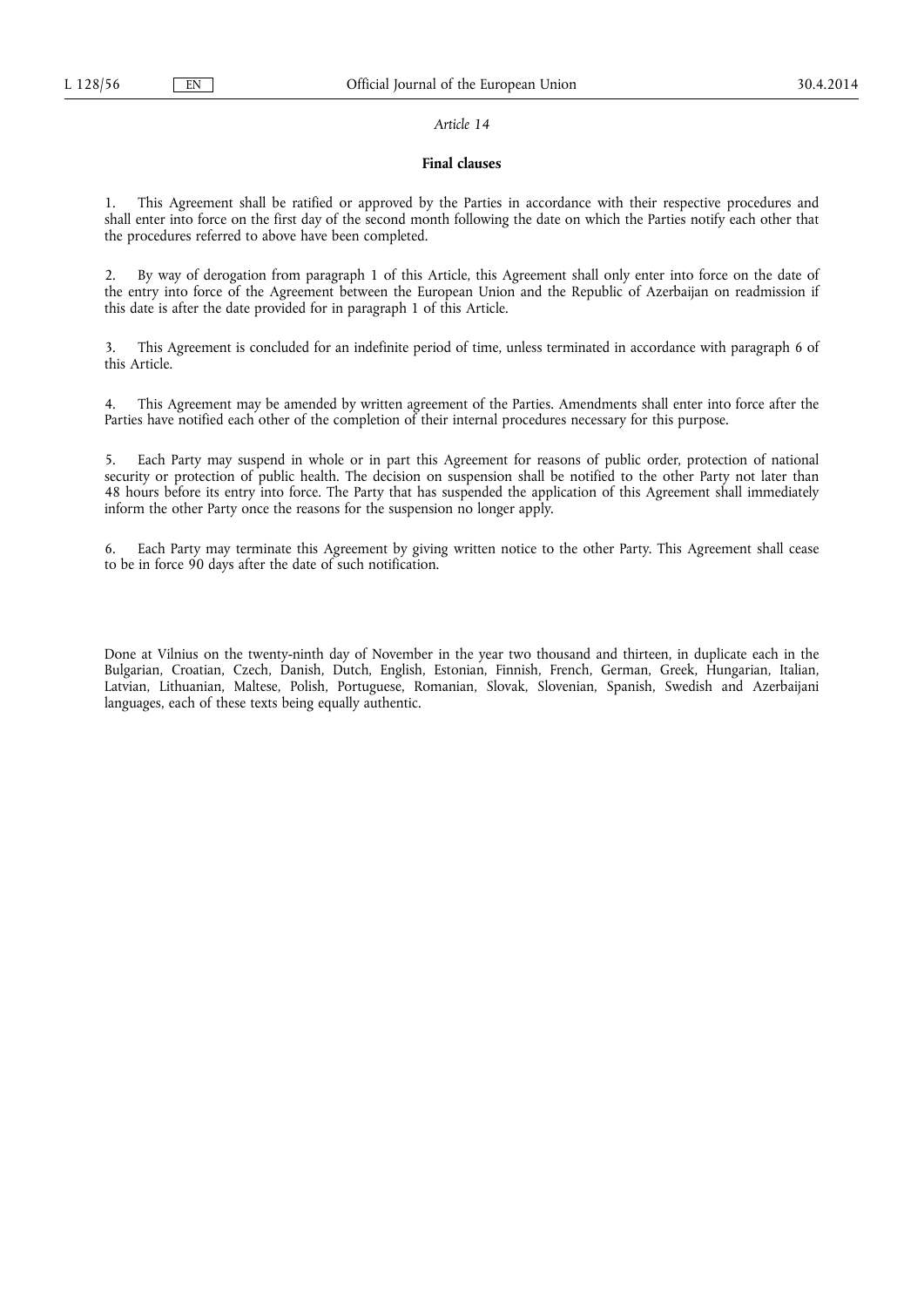За Европейския съюз Рог la Unión Europea Za Evropskou unii For Den Europæiske Union Für die Europäische Union Euroopa Liidu nimel Για την Ευρωπαϊκή Ένωση For the European Union Pour l'Union européenne Za Europsku uniju Per l'Unione europea Eiropas Savienības vārdā – Europos Sąjungos vardu Az Európai Unió részéről Għall-Unjoni Ewropea Voor de Europese Unie W imieniu Unii Europejskiej Pela União Europeia Pentru Uniunea Europeană Za Európsku úniu Za Evropsko unijo Euroopan unionin puolesta För Europeiska unionen Avropa İttifaqı adından

За Азербайджанската република Por la República de Azerbaiyán Za Ázerbájdžánskou republiku For Republikken Aserbajdsjan Für die Republik Aserbaidschan Aserbaidžaani Vabariigi nimel Για τη Δημοκρατία χου Αζερμπαϊτζάν For the Republic of Azerbaijan Pour la République d'Azerbaïdjan Za Republiku Azerbajdžan Per la Repubblica dell'Azerbaigian Azerbaidžanas Republikas vārdā – Azerbaidžano Respublikos vardu Az Azerbajdzsán Köztársaság részéről Għar-Repubblika tal-Azerbajģan Voor de Republiek Azerbeidzjan W imieniu Republiki Azerbejdżanu Pela República do Azerbaijāo Pentru Republica Azerbaidjan Za Azerbajdžanskú republiku Za Azerbajdžansko republiko Azerbaidžanin tasavallan puolesta För Republiken Azerbajdzjan Azərbaycan Respublikası adından



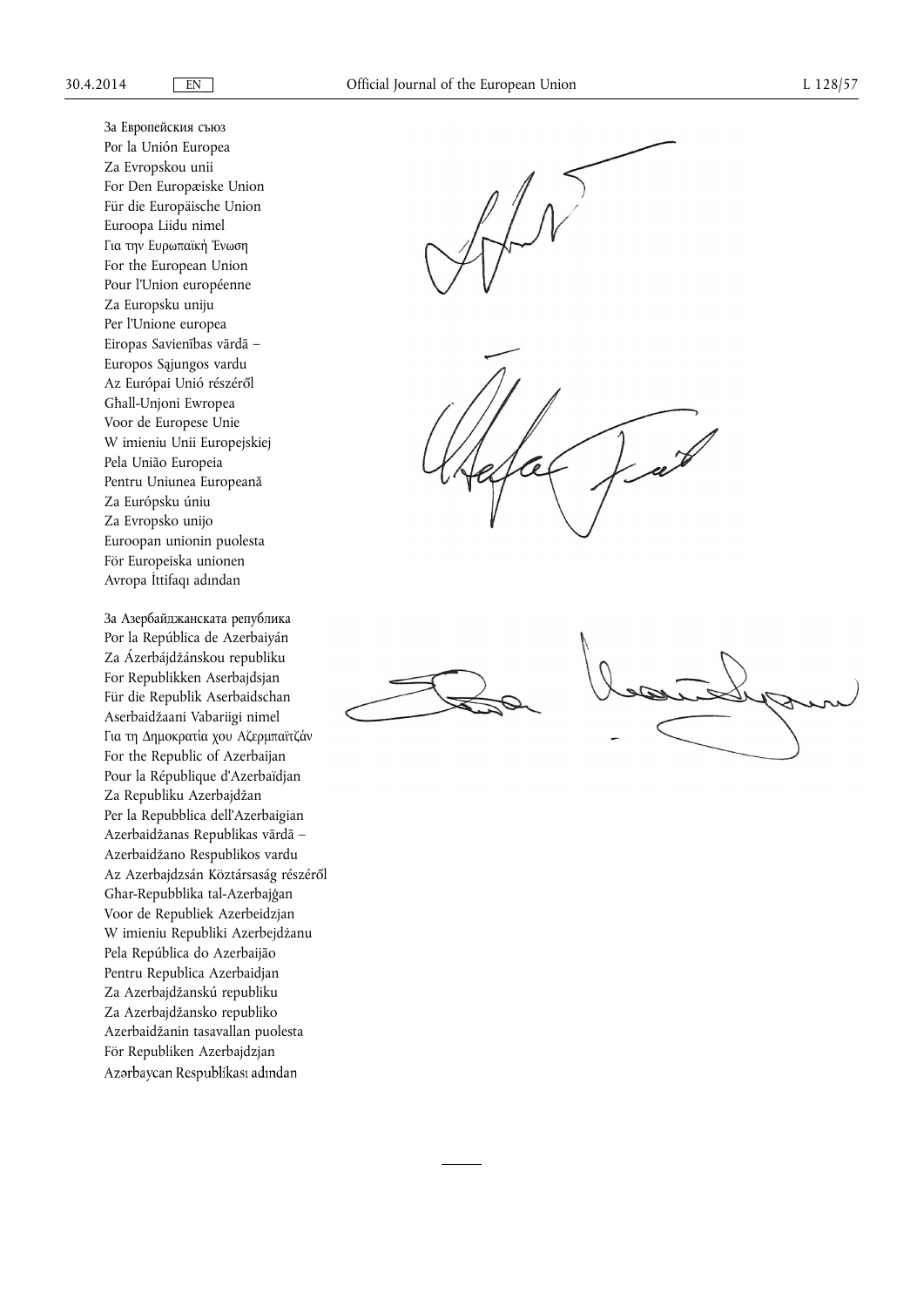## **PROTOCOL**

## **to the Agreement on the Member States that do not fully apply the Schengen** *acquis*

Those Member States which are bound by the Schengen *acquis* but which do not issue yet Schengen visas, while awaiting the relevant decision of the Council to that end, shall issue national visas the validity of which is limited to their own territory.

In accordance with Decision No 582/2008/EC of the European Parliament and of the Council of 17 June 2008 introducing a simplified regime for the control of persons at the external borders based on the unilateral recognition by Bulgaria, Cyprus and Romania of certain documents as equivalent to their national visas for the purposes of transit through their territories ( 1 ) harmonised measures have been taken in order to simplify the transit of holders of Schengen visa and Schengen residence permits through the territory of the Member States that do not fully apply the Schengen *acquis* yet.

<sup>(</sup> 1 ) OJ L 161, 20.6.2008, p. 30.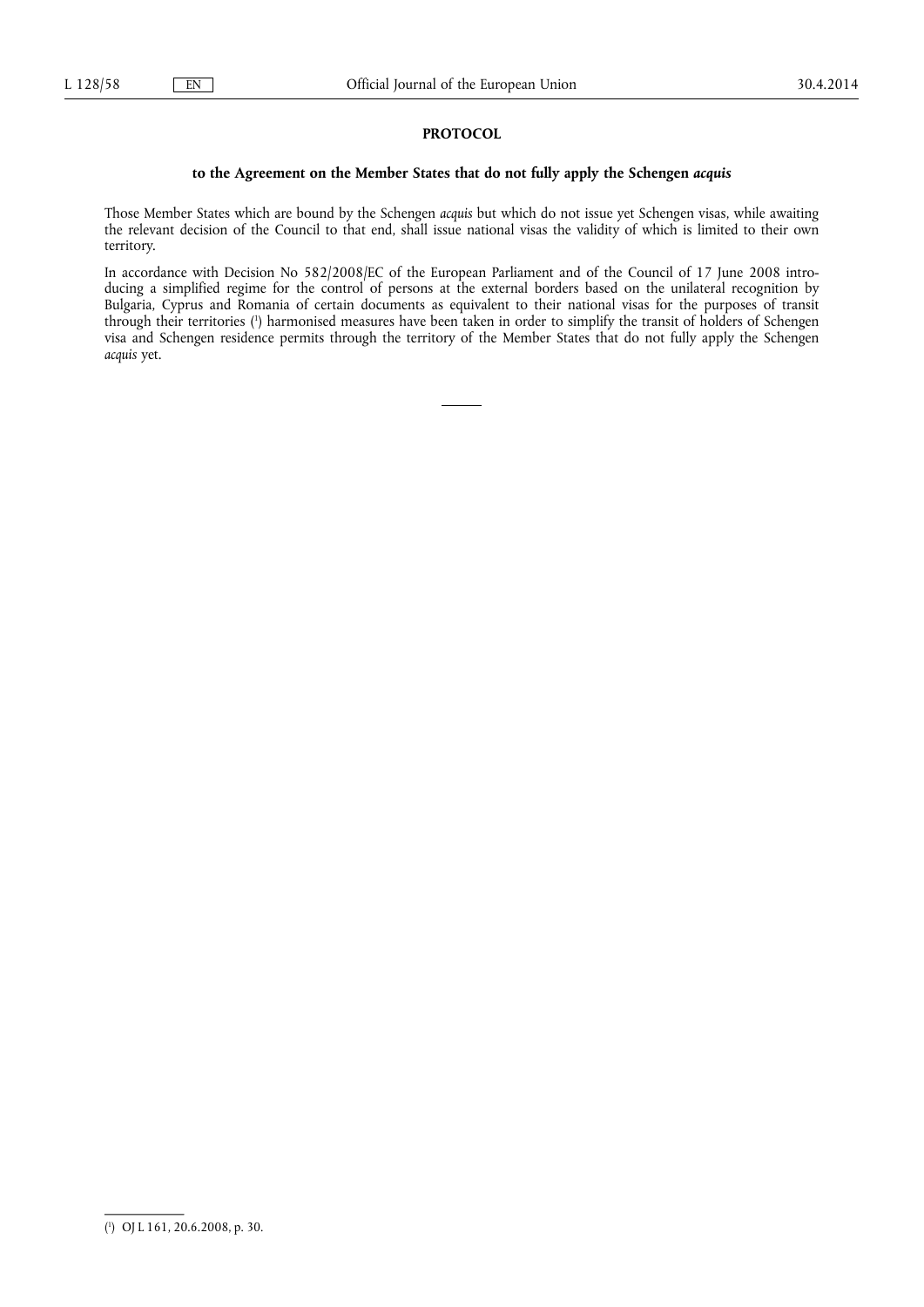## **JOINT DECLARATION**

#### **on article 10 of the agreement on diplomatic passports**

The Union or the Republic of Azerbaijan might invoke a partial suspension of the agreement and in particular of Article 10, in accordance with the procedure set up by Article 14(5), if the implementation of Article 10 is abused by the other Party or leads to a threat to public security.

In case of suspension of the implementation of Article 10, both Parties shall initiate consultations within the framework of the Joint Committee set up by the agreement with a view to solve the problems that lead to the suspension.

As a priority, both Parties declare their commitment to ensure a high level of document security for diplomatic passports, in particular by integrating biometric identifiers. For the Union, this will be ensured in compliance with the requirements set out in Regulation (EC) No 2252/2004 of 13 December 2004 on standards for security features and biometrics in passports and travel documents issued by Member States ( 1 ).

# **JOINT DECLARATION**

#### **concerning Denmark**

The Parties take note that the present Agreement does not apply to the procedures for issuing visas by the diplomatic missions and consular services of Denmark.

In such circumstances, it is desirable that the authorities of Denmark and of the Republic of Azerbaijan conclude, without delay, a bilateral agreement on the facilitation of the issuance of short-stay visas in similar terms as the Agreement between the European Union and the Republic of Azerbaijan.

## **JOINT DECLARATION**

#### **concerning the United Kingdom and Ireland**

The Parties take note that the present Agreement does not apply to the territory of the United Kingdom and Ireland.

In such circumstances, it is desirable that the authorities of the United Kingdom, Ireland and the Republic of Azerbaijan, conclude bilateral agreements on the facilitation of the issuance of visas.

<sup>(</sup> 1 ) OJ L 385, 29.12.2004, p. 1.